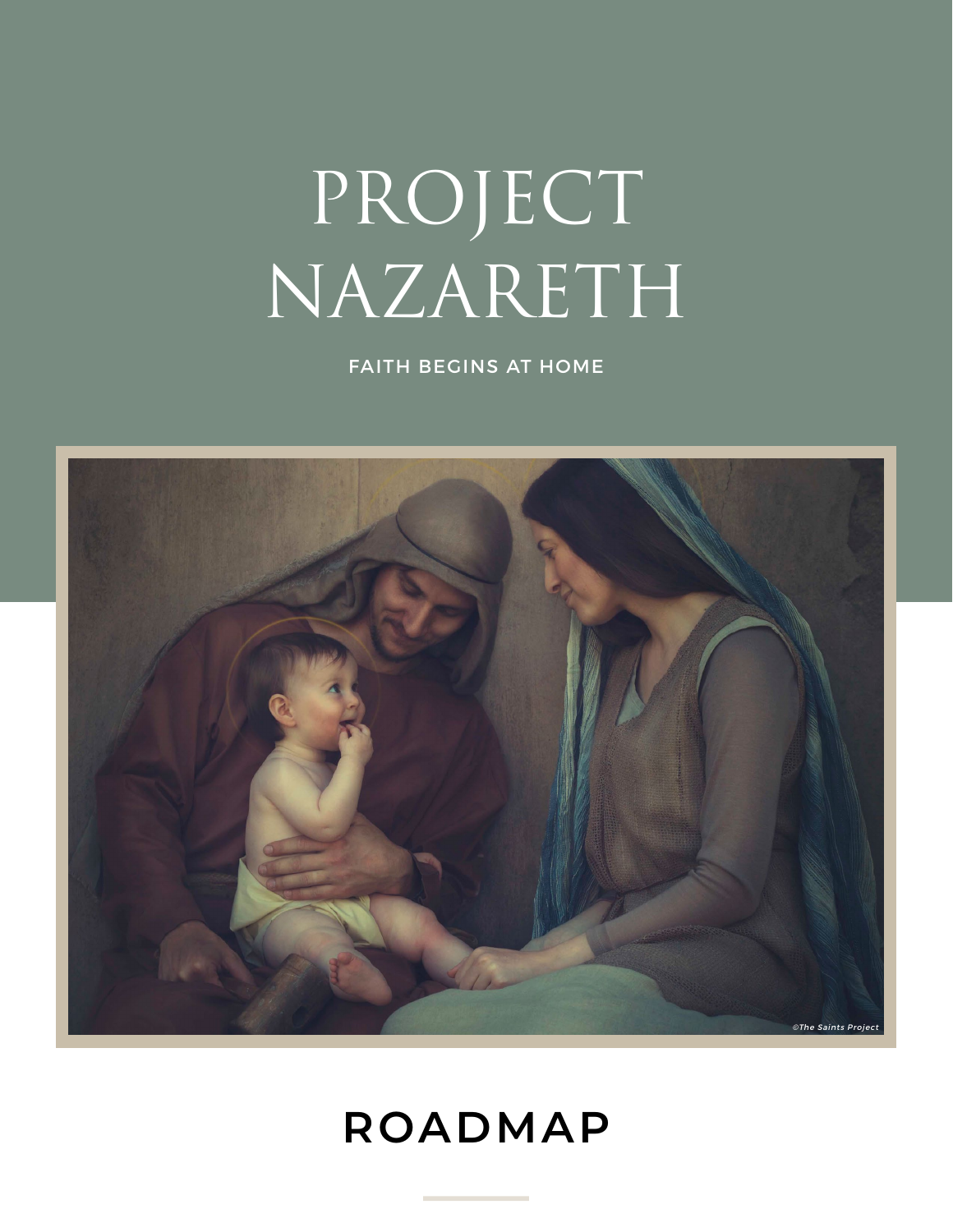### **SACRED MYSTERIES**

#### LECTIONARY-BASED SERIES

#### August 22, 2021 to June 5, 2022 | 21st Week in Ordinary Time to Pentecost

21st Sunday in Ordinary Time | Year B | The Word of Life

- We hear Jesus' Word in the Bible.
- We choose to follow Jesus' Word even if others do not.
- We ask the Holy Spirit to help us follow Jesus' Word.

22nd Sunday in Ordinary Time | Year B | Jesus Teaches the Law

- God's law is more important than human laws.
- We can love others by practicing virtues.
- To love someone is to intend the good for another.

23rd Sunday in Ordinary Time | Year B | Messianic Signs

- Jesus gave signs to show He was the Messiah the Israelites awaited.
- Jesus always responds to a prayer offered in faith.
- We confess faith in Jesus, the Messiah, to foster faith in others.

24th Sunday in Ordinary Time | Year B | The Messiah's Path

- Like Peter, we are called to recognize Jesus as the Messiah.
- We are called to "take up our cross" and follow Jesus.
- Taking up our cross involves being selfless.

25th Sunday in Ordinary Time | Year B | The Last shall be First

- Disciples of Jesus imitate Jesus, their teacher.
- Disciples of Jesus do not think of themselves first.
- Disciples of Jesus serve others.

26th Sunday in Ordinary Time | Year B | The Spirit Guides Us

- God sent us His Holy Spirit.
- The Holy Spirit helps us do good and avoid evil.
- Doing good and avoiding evil is part of our journey to Heaven.

27th Sunday in Ordinary Time | Year B | Vocation of Marriage

- A sacramental marriage is a vocation.
- Marriage is a life-long bond between one man and one woman.
- The Sacrament gives the couple grace to live their vocation.

28th Sunday in Ordinary Time | Year B | Vocation of Religious Life

- Religious life is a vocation.
- Religious life is an extraordinary way to follow Christ.
- Religious men and women give up everything for God.

29th Sunday in Ordinary Time | Year B | Vocation of Priesthood

- Priesthood is a vocation.
- Like Jesus, priests serve others.
- Like Jesus, priests offer sacrifice.

30th Sunday in Ordinary Time | Year B | Faith

- Faith is a choice.
- Faith is a grace.
- Faith starts our journey to Heaven.

31st Sunday in Ordinary Time | Year B | The Commandment to Love

- We were made for love.
- You shall love God with all your heart, soul, mind, and strength.
- You shall love your neighbor as yourself.

32nd Sunday in Ordinary Time | Year B | Giving to God

- Everything we have is a gift from God.
- We offer God what we have in thanksgiving for His gifts.
- God blesses our gift and generously gives back.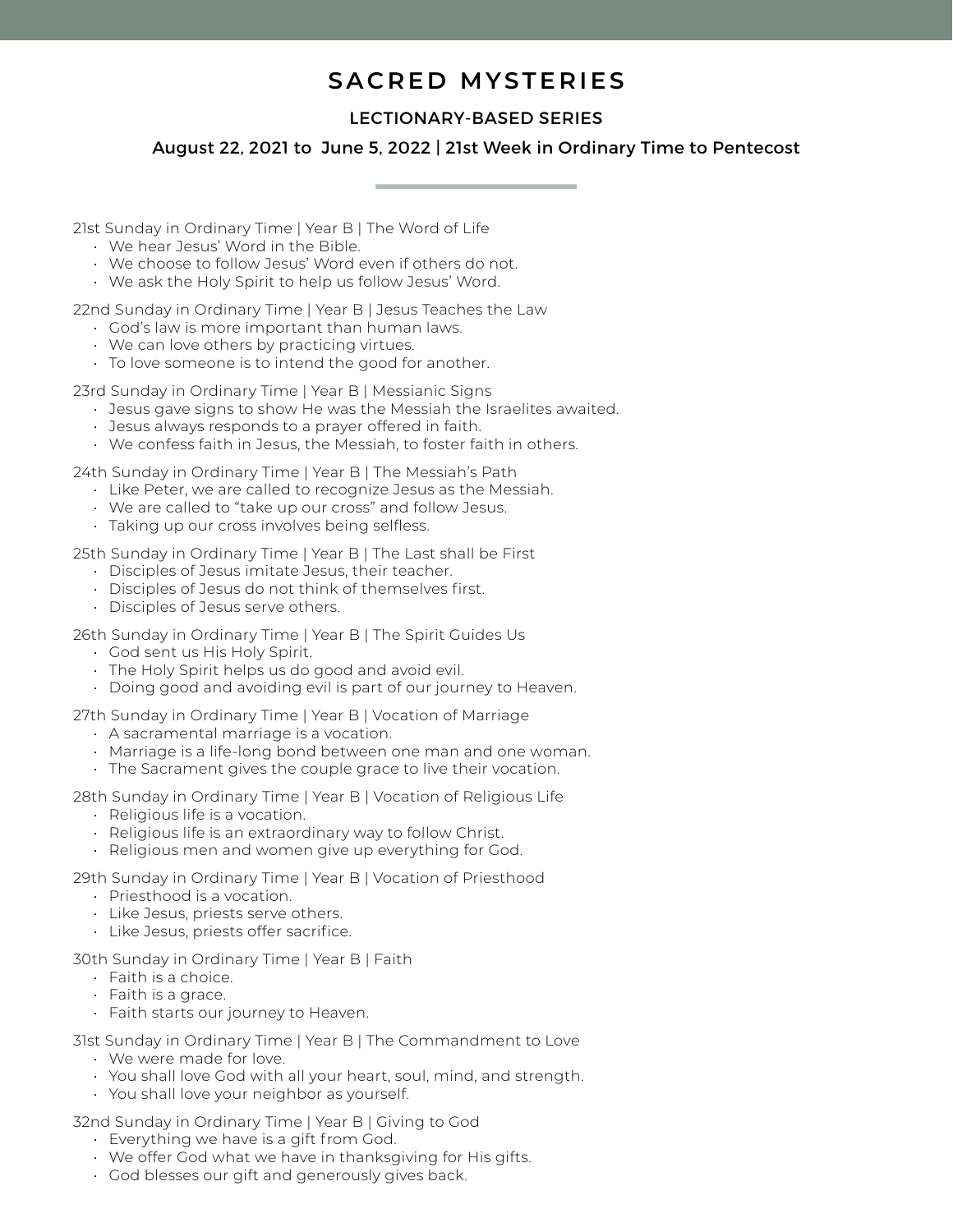33rd Sunday in Ordinary Time | Year B | End of Time

- Nobody knows when the end of time is.
- The Kingdom of God will come in its fullness at the end of time.
- We await a new Heaven and new Earth.

Our Lord Jesus Christ, King of the Universe | Year B | Jesus' Kingship

- Jesus is King of the universe.
- Jesus' kingdom is the kingdom of Heaven.
- Jesus is King forever.

1st Sunday of Advent | Year C | Two Comings

- Jesus, the Messiah, was long-awaited.
- Jesus will come again at the end of time.
- During Advent, we remember and prepare for His coming.

2nd Sunday of Advent | Year C | Preparing for Jesus

- We prepare ourselves for Jesus' coming.
- Repent from sin.
- Joyfully receive forgiveness.

3rd Sunday of Advent | Year C | Rejoice!

- God rejoices to be near us.
- John the Baptist prepared people for Jesus' coming.
- We rejoice to be near Jesus.

4th Sunday of Advent | Year C | The Incarnation

- The Incarnation is when the Son of God assumed a human nature.
- God willed the Incarnation.
- Mary chose to have faith in God's will.

The Nativity of Our Lord | Year ABC | Christmas Vigil

- Christmas is the celebration of Jesus' birth.
- The Incarnation is when God became man in the person of Jesus.
- Mary and Joseph raised Jesus in Nazareth when He was a child.

The Holy Family of Jesus, Mary and Joseph | Year C | School of Nazareth

- The hidden life of the Holy Family was an ordinary life.
- Joseph and Mary are models for all parents.
- Jesus shows children how to honor their parents.

Mary, Mother of God | Year C | Theotokos

- God promises to bless His people.
- Through Mary, God gives us His greatest blessing: Jesus.
- Mary becomes the Mother of God by being the Mother of Jesus.

Epiphany of the Lord | Year C | The Magi

- The prophets foretold Jesus would bring salvation to all humankind.
- The Magi represent the whole world being drawn to Jesus.
- Like the Magi, we are called to worship and give gifts to Jesus.

Baptism of the Lord | Year C | Grace & Baptism

- Grace is a participation in the life of God.
- Jesus brought grace into our lives through His death and resurrection.
- Baptism gives us grace and makes us members of the Church.

2nd Sunday in Ordinary Time | Year C | The Wedding Feast

- All of God's people make up the Church.
- God uses the image of marriage to show His love for the Church.
- God often refers to Heaven as a wedding feast.

3rd Sunday in Ordinary Time | Year C | The Sabbath

- God established a day rest and worship.
- We remember the resurrection of Jesus and rejoice on Sunday.
- We rejoice and worship God at Mass.

4th Sunday in Ordinary Time | Year C | The Truth

- Jesus spoke the truth.
- The truth is challenging and not everyone will receive it well.
- We are called to speak the truth like Jesus and He will help us.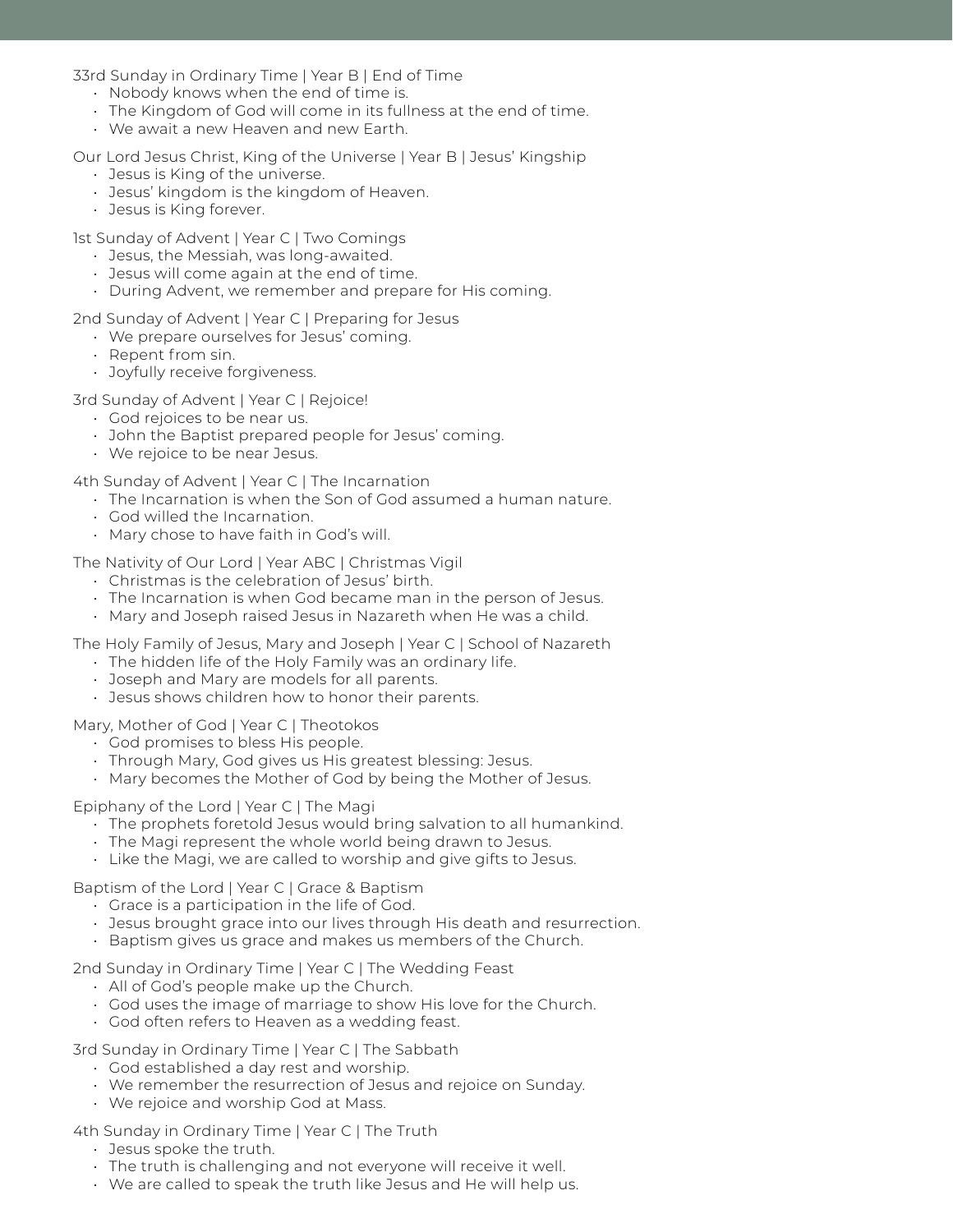5th Sunday in Ordinary Time | Year C | Discipleship

- Disciples are followers of Jesus.
- Disciples put Jesus first because He is their greatest love.
- Disciples choose to leave things behind to follow Jesus.

6th Sunday in Ordinary Time | Year C | Joys and Sorrows

- We remember that the joys and sorrows of Earth are temporary.
- The joys of Heaven and sorrows of Hell are eternal.
- Putting our trust in God helps us keep our focus on what is eternal.

7th Sunday in Ordinary Time | Year C | Loving Others

- God loves us.
- God asks us to imitate His love.
- We love others even when it is hard.

8th Sunday in Ordinary Time | Year C | Virtues

- Virtue is a habit of choosing what is right.
- Growing in virtue is part of following Jesus.
- Practicing virtue makes us think and act more like God.

1st Week of Lent | Year C | Temptation

- Temptation is an urge to sin.
- Everyone experiences temptation, including Jesus.
- We can always trust God, even when we doubt or are tempted.

2nd Week of Lent | Year C | Resurrection & Tranfiguration

- Jesus' Transfiguration foreshadowed His glory after His Passion.
- We unite our suffering to Jesus and share in His resurrection.
- In the final resurrection, our bodies will be glorified too.

3rd Week of Lent | Year C | Sin & Penance

- Earthly pain is not God's punishment for sin.
- Our actions will be judged after we die.
- We can repent from sin and do penance now.

4th Week of Lent | Year C | Sin & Mercy

- Mercy is the desire to alleviate the suffering of another.
- Sin causes suffering.
- God shows us mercy and eases the consequences of sin.

5th Week of Lent | Year C | Merciful Judge

- We are all sinners.
- God is a merciful judge.
- God desires we turn towards Him and away from sin.

Palm Sunday | Year C | Passion Sunday

- Jesus died on a cross but was raised from the dead.
- The cross is a sign of hope for us.
- We make the Sign of the Cross to remember this hope.

Easter Sunday | Year C | Meaning of Resurrection

- Jesus rose from the dead after three days.
- Jesus' resurrection shows He conquered death.
- His resurrection makes our resurrection possible.

2nd Sunday of Easter | Year C | Thomas & Faith

- The Resurrection means Jesus rose to eternal life.
- Jesus worked signs to show He was alive and He was God.
- Faith is saying "yes" to the truth God reveals.

3rd Week of Easter | Year C | Apostle's Faith

- Jesus' appearances strengthened the apostles' faith.
- The apostles' faith is the foundation of the Church.
- The apostles' faith is the foundation of our faith.

4th Week of Easter | Year C | Good Shepherd Sunday

- We are the Father's flock.
- Jesus is our Shepherd.
- The Father, Jesus, and the Holy Spirit are one God.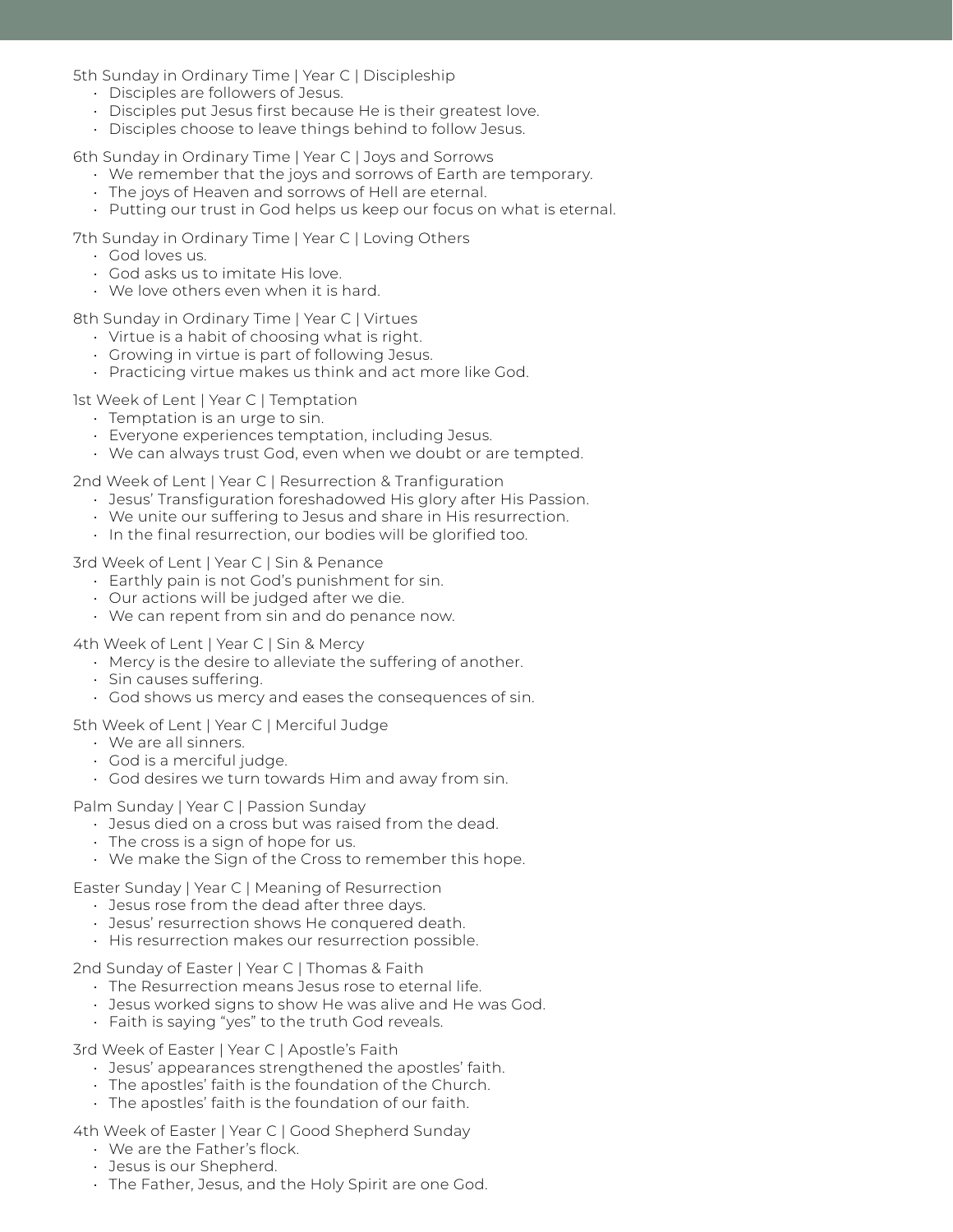5th Week of Easter | Year C | Virtue of Charity

- Charity is the virtue of loving others.
- Jesus loved us so much that everything He did was for us.
- Jesus asks us to practice charity like Him.

6th Week of Easter | Year C | Promise of the Spirit

- The Holy Spirit comes from the Father and the Son.
- Jesus promised the Holy Spirit to help us.
- The Holy Spirit makes Jesus present in the Eucharist.

7th Week of Easter | Year C | Marks of the Church

- The Church has four characteristics.
- The Church is catholic and apostolic.
- The Church is one and holy.

Pentecost (Mass during the Day) | Year C | The Sanctifier

- The Holy Spirit came on Pentecost.
- The Holy Spirit sanctifies us.
- The Church is holy.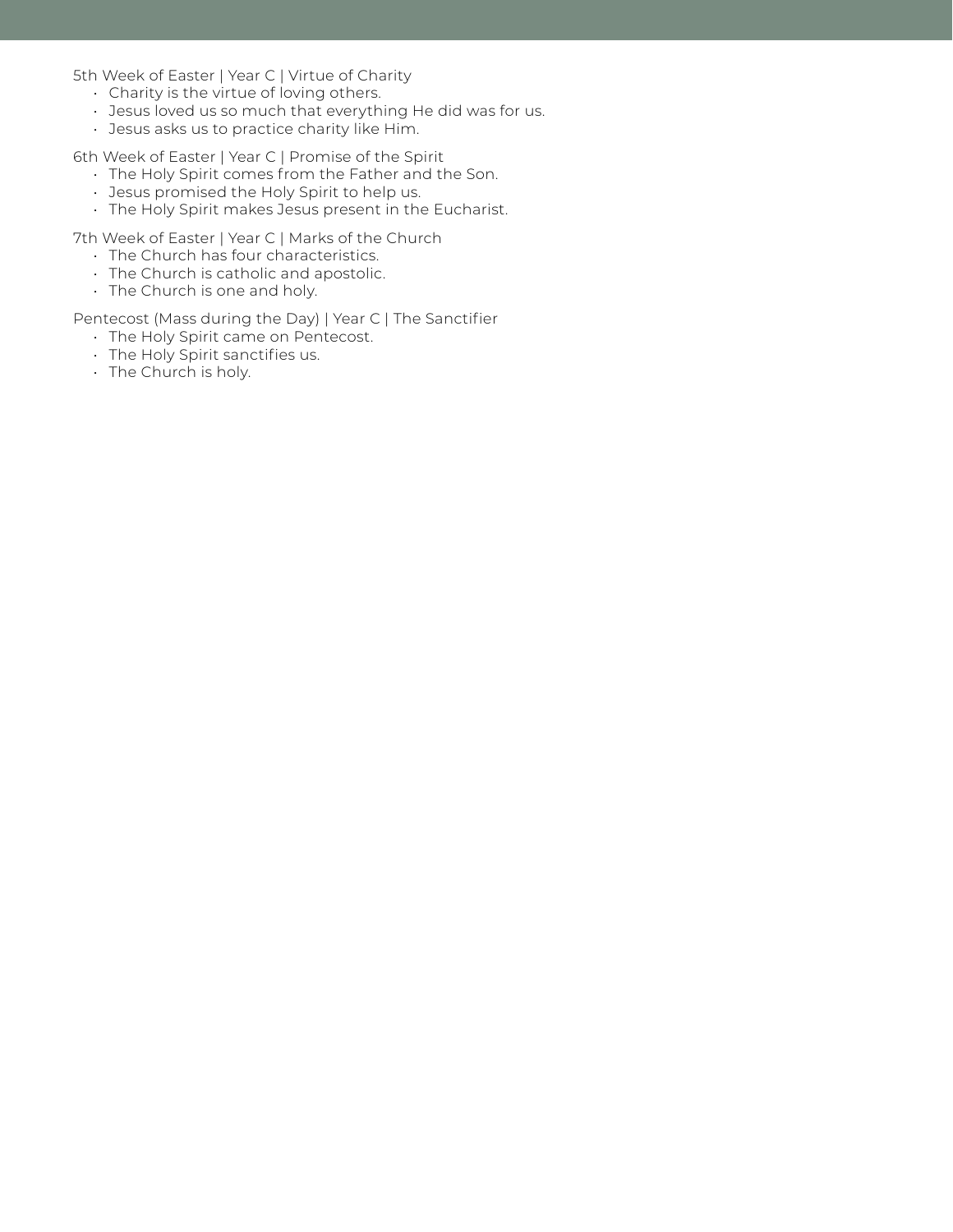## **THE GOOD NEWS**

#### Creation, The Fall, Redemption, and New Life

#### **CREATION**

Week 1 | God Exists

- There is one God in three persons.
- God knows everything, can do anything, and is always with you.
- This God loves you; you can trust God like a father.

Week 2 | Creation is Good

- God created everything.
- God's creation is good and He provides for His creatures.
- God's creation teaches us about Him.

Week 3 | Created in God's Image

- We have a soul.
- We are all equal in dignity.
- We are able to have a relationship with God.

Week 4 | Created for Heaven

- God created us to be in relationship with Him.
- We grow in that relationship during our earthly life.
- We will be with Him perfectly in Heaven forever.

#### **THE FALL**

Week 1 | Original Sin

- We are free to choose what is wrong.
- Adam and Eve made the wrong choice.
- They did not trust God. Instead, they trusted themselves.

Week 2 | Effects of Original Sin

- It is now hard to know what is true and choose what is right.
- Sometimes we choose the wrong thing.
- We need someone to teach us right and wrong, and choose the right.

#### Week 3 | Personal Sin

- Sin creates a separation between us and God.
- It brings pain and suffering to us and others.
- We need someone to reconcile us with God.

#### Week 4 | Hope

- God promised to save us right after the fall.
- He sent many great leaders and prophets to help people return to Him.
- God promised to send a Messiah to save everyone.

#### **REDEMPTION**

Week 1 | The Word Became Flesh

- God became a man and was born of Mary.
- We celebrate His birth on Christmas.
- Jesus preformed many miracles and taught us many things about God.

Week 2 | The Lamb of God

- Jesus chose to accept death in our place the night of the Last Supper.
- Jesus was crucified, died, and was buried.
- He rose from the dead and won salvation for us.

Week 3 | He is Risen!

- Jesus conquered death in the Resurrection.
- He appeared to many of His followers.
- They could see, hear, touch, and eat with Him.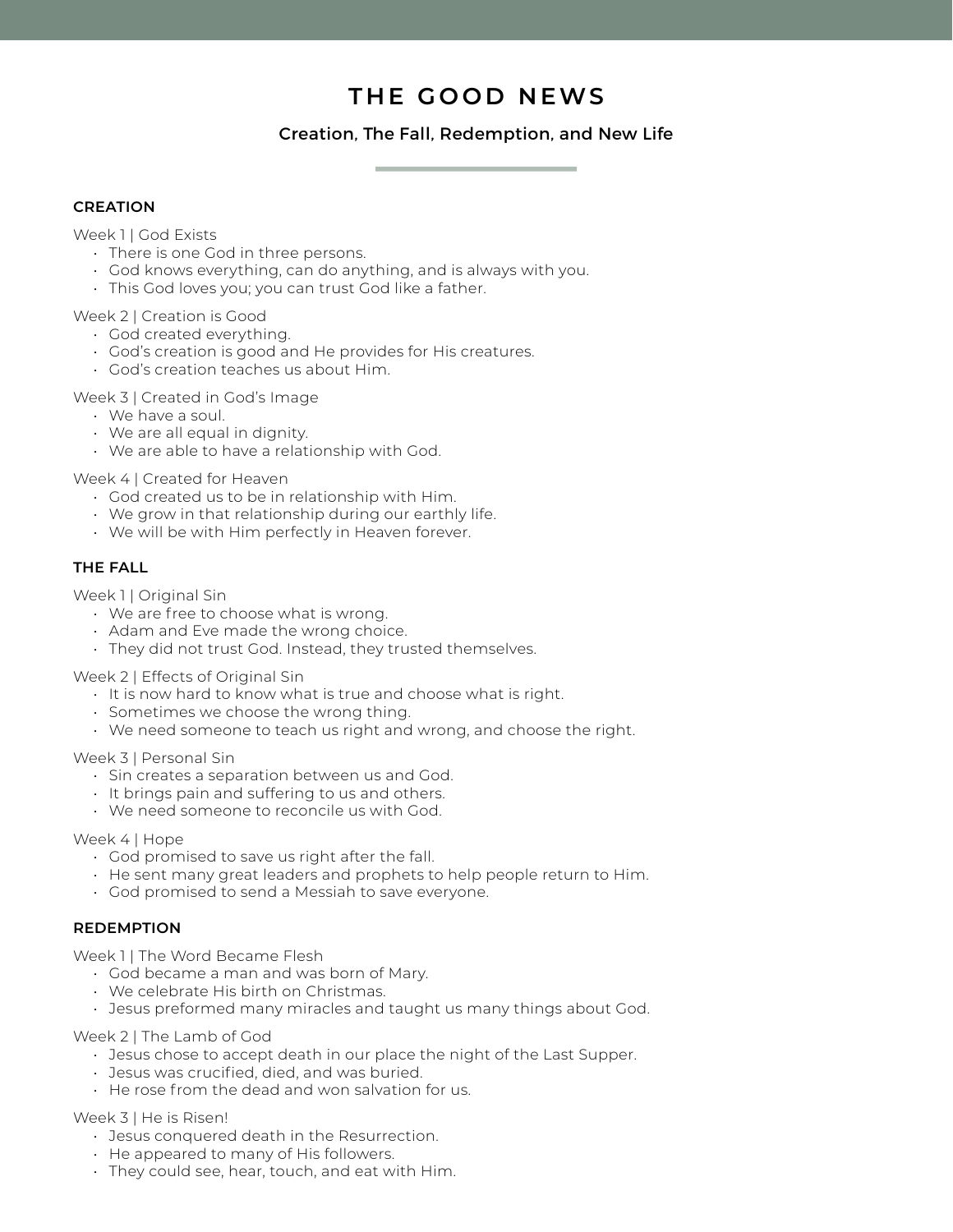Week 4 | Come Follow Me

- He ascended to Heaven.
- Jesus continues to call people to follow Him after the resurrection.
- Jesus is still alive and wants us to be His disciples and follow Him too.

#### **NEW LIFE**

Week 1 | Conversion

- We can choose to be Jesus' disciple and friend.
- We try our best to live as Jesus taught us.
- Jesus promises us forgiveness when we repent from our sins.

Week 2 | Jesus Is With Us

- Like a good friend, Jesus is still with us.
- We meet Him when we pray, in the Bible, and in other people.
- We also meet Him in a special way in the Sacraments.

Week 3 | The Holy Spirit

- Jesus gave us the Holy Spirit.
- The Holy Spirit helps us to follow Him.
- The Holy Spirit gives us all gifts to help other people follow Jesus too.

Week 4 | Our Mission

- Jesus gave the Church a mission before He went up to Heaven.
- Our mission is to help others follow Him.
- With prayer and practice, we should live out this mission every day.

## **THE EUCHARIST MICROSERIES**

Week 1 | Manna and the Bread of Life

- God provides for His people.
- We need more than physical food.
- Jesus is the bread of life, bread from heaven that feeds our souls.

Week 2 | Passover and the Last Supper

- God leads us from slavery to freedom.
- Gaining freedom involves sacrifice.
- Our sacrifices are united and given to God through ritual celebrations.

Week 3 | The Road to Emmaus and the Mass

- Jesus shows us how the Bible is about Him.
- The risen Jesus is truly present in the Eucharist.
- We encounter Jesus through Scripture and the Eucharist at Mass.

Week 4 | The Great Commission and the Dismissal

- Jesus wants us to bring God's love to the world.
- He is "with us always" in the Eucharist.
- We are "re-commissioned" at the end of every Mass.